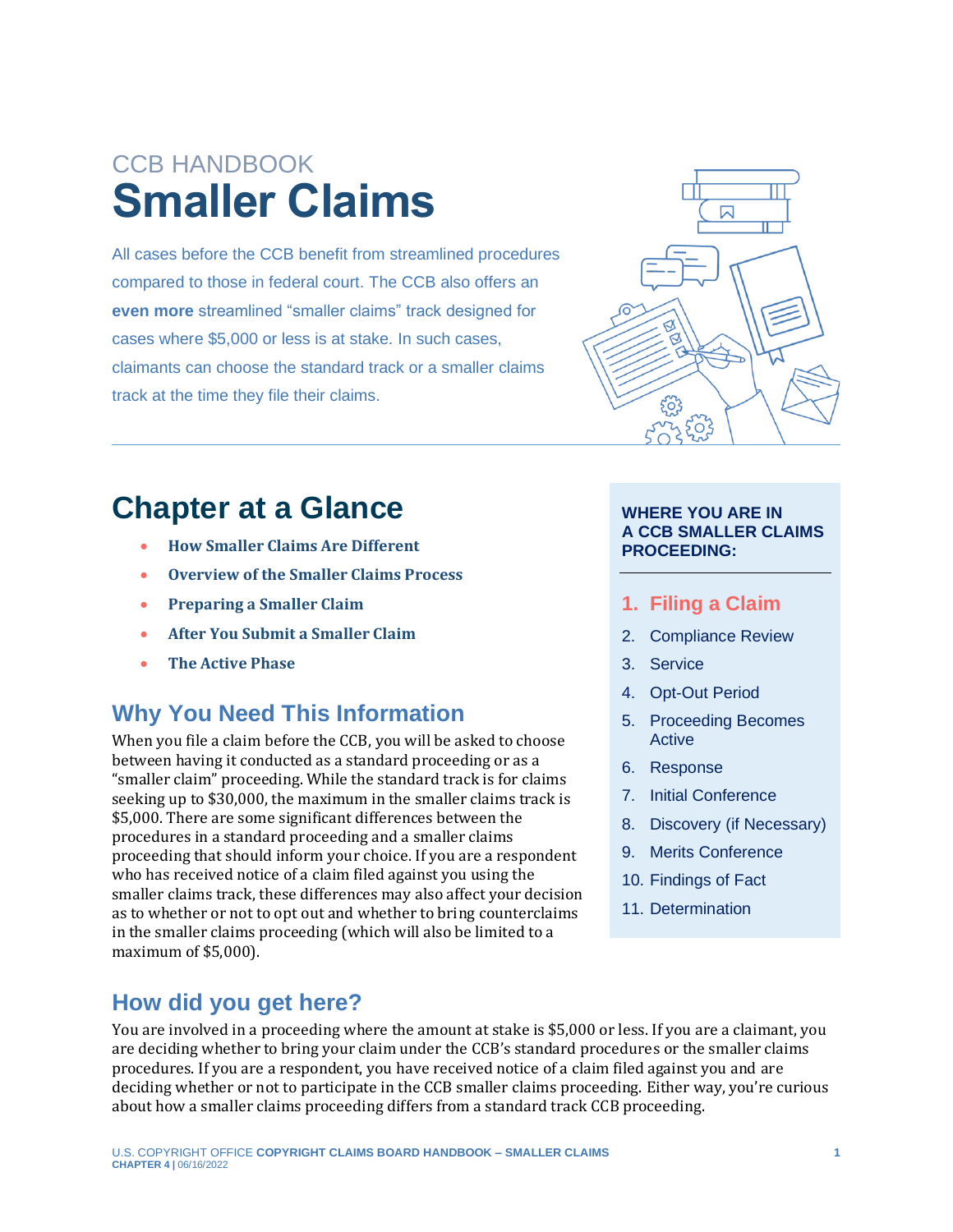#### **Small claims? Smaller claims?**

The claims that the CCB is authorized to hear are generally referred to as "small claims." The CCB is called a small-claims tribunal because it can only hear claims for \$30,000 or less (as opposed to federal court, where damages have no cap).

In "smaller claims" proceedings, the damages cap is reduced to \$5,000, and proceedings are further streamlined.

#### **What happens after you select a smaller claims proceeding?**

<span id="page-1-0"></span>You can find a roadmap of what happens in a CCB smaller claims proceeding below. The differences between the standard track and the smaller claims track all occur in the **[active phase](#page-10-0)** of the proceeding.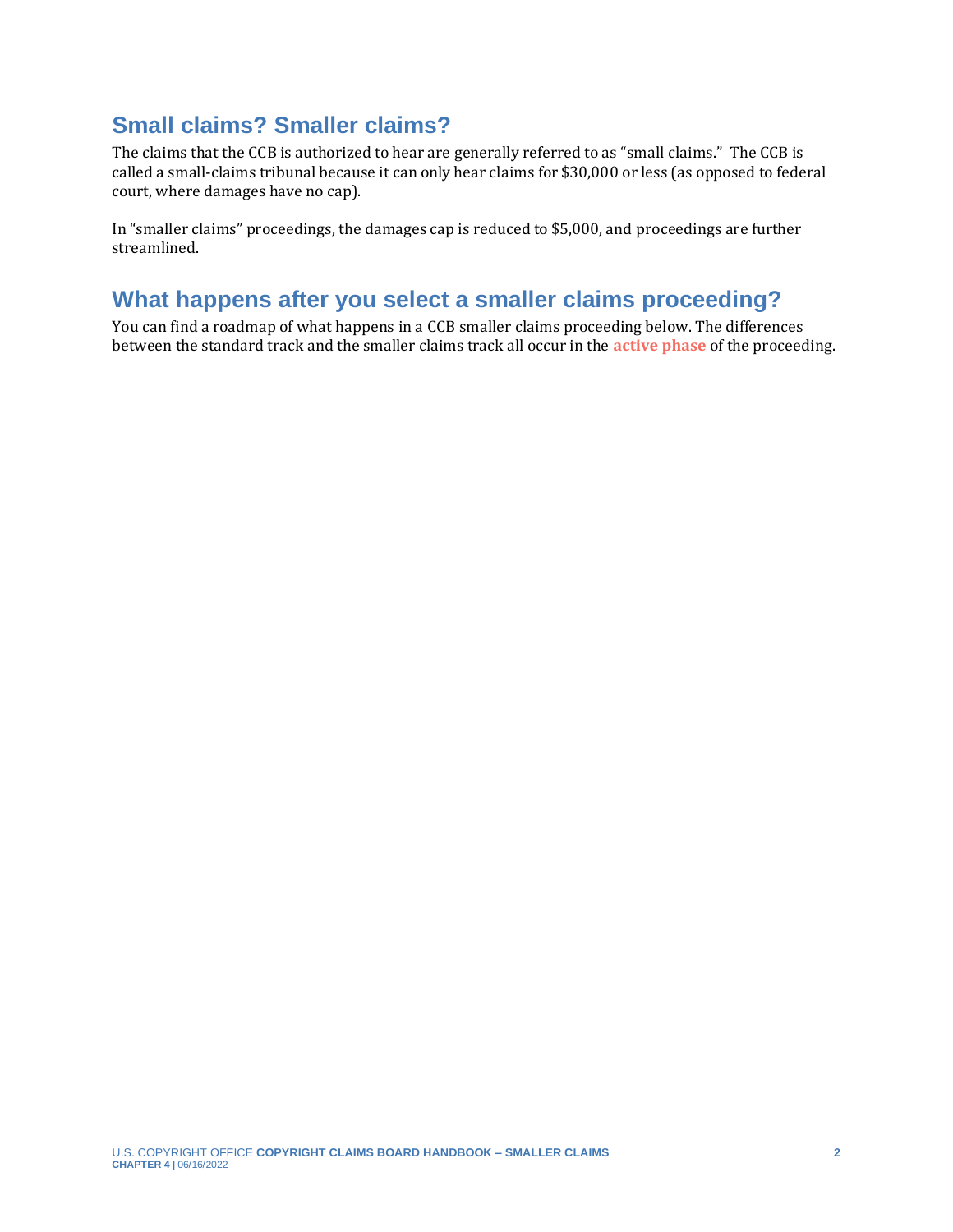# <span id="page-2-0"></span>**How Smaller Claims Are Different**

<span id="page-2-3"></span>The standard CCB proceeding is already designed to be more streamlined and less expensive than litigation in federal court. The smaller claims track is even more streamlined. There is less **[discovery](#page-10-0)**, and the focus is on conferences between the parties and a Copyright Claims Officer.

<span id="page-2-6"></span><span id="page-2-5"></span><span id="page-2-4"></span><span id="page-2-2"></span><span id="page-2-1"></span>

|                                         | <b>Standard CCB Proceeding</b>                                                                                                                                                                                                                                                         | <b>Smaller Claims Proceeding</b>                                                                                                                                                                                                                                                                                                                                                                          |
|-----------------------------------------|----------------------------------------------------------------------------------------------------------------------------------------------------------------------------------------------------------------------------------------------------------------------------------------|-----------------------------------------------------------------------------------------------------------------------------------------------------------------------------------------------------------------------------------------------------------------------------------------------------------------------------------------------------------------------------------------------------------|
| <b>Damages</b>                          | Damages are limited to \$30,000 per<br>proceeding.                                                                                                                                                                                                                                     | Damages are limited to \$5,000 per<br>proceeding.                                                                                                                                                                                                                                                                                                                                                         |
| <b>Managing a</b><br><b>Proceeding</b>  | All three Copyright Claims Officers will<br>hear the case. Two conferences will be<br>held, one before and one after discovery.<br>Otherwise, the Officers will only be<br>involved during the information<br>exchange process if asked by the parties.                                | One presiding Copyright Claims Officer<br>is assigned to the case. That Officer<br>plays an active role in managing the<br>case.                                                                                                                                                                                                                                                                          |
| <b>Scope of</b><br><b>Discovery</b>     | Parties use a standard set of written<br>questions and requests for documents<br>provided by the CCB. Parties may then<br>request additional discovery if<br>necessary. Parties may also request to<br>use an <i>expert</i> witness, although such<br>requests will rarely be granted. | Parties use the pre-discovery<br>conference to meet with the Officer and<br>discuss what evidence is needed to<br>present their case. The Officer will only<br>require discovery that is narrowly<br>tailored to those needs. The use of<br>expert witnesses will not be permitted.                                                                                                                       |
| <b>Presenting</b><br>the Case           | Parties submit written arguments,<br>evidence, and witness statements, and<br>respond to each other's arguments. The<br>CCB may decide the case based on<br>written submissions or may hold a<br>virtual hearing.                                                                      | Parties submit shorter written<br>arguments, and their evidence and<br>witness statements, before having a<br>"merits conference" to discuss the<br>issues with the presiding Officer. After<br>the conference, the Officer shares with<br>the parties proposed findings of fact<br>and provides the parties an<br>opportunity to respond if they believe<br>the Officer has gotten any of them<br>wrong. |
| <b>Making a</b><br><b>Determination</b> | All three Officers consider the evidence<br>involved in the claim and make a <b>final</b><br>determination.                                                                                                                                                                            | Only the presiding Officer makes the<br>final determination. The only time all<br>three Officers will do so is if there is a<br>default by the respondent.                                                                                                                                                                                                                                                |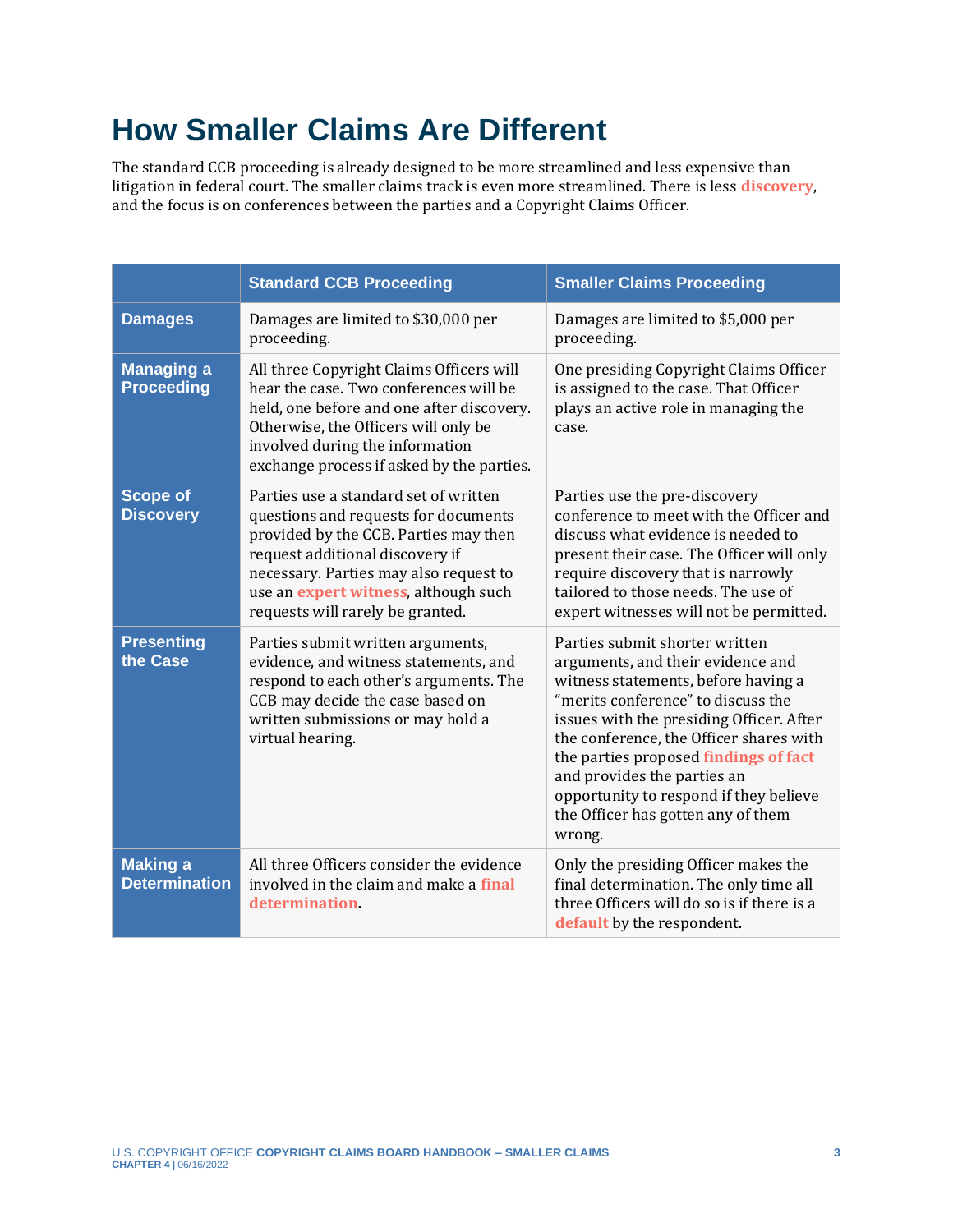# **Overview of the Smaller Claims Process**

| <b>SELECT</b><br><b>SMALLER</b><br><b>CLAIM AT</b><br><b>FILING</b> | While completing the claim form, the claimant selects a "smaller claims"<br>proceeding. All steps in the form to complete the claim for <i>infringement</i> ,<br>noninfringement, or misrepresentation, including paying the initial filing<br>fee (\$40), are the same as for the standard track.                                           |  |
|---------------------------------------------------------------------|----------------------------------------------------------------------------------------------------------------------------------------------------------------------------------------------------------------------------------------------------------------------------------------------------------------------------------------------|--|
| <b>INITIAL PHASE</b>                                                | The claim proceeds through <b>compliance review</b> , service, and the sixty-day<br>opt-out period.<br>See the Introduction for a step-by-step overview of this phase.                                                                                                                                                                       |  |
| <b>ACTIVE</b><br><b>PHASE</b>                                       | The claimant pays the second part of the filing fee (\$60), any parties who have<br>not already registered an account in eCCB do so and link their accounts to the<br>case, and the CCB provides a schedule with next steps.                                                                                                                 |  |
| <b>RESPONSE</b>                                                     | The respondent files a response to the claim for <i>infringement</i> ,<br>noninfringement, and/or misrepresentation that explains its side of the<br>story, asserts any defenses, and adds any <b>counterclaims</b> allowed in CCB<br>proceedings.                                                                                           |  |
| <b>INITIAL</b><br><b>CONFERENCE</b>                                 | The parties meet with a Copyright Claims Officer to discuss the issues involved<br>in the claim, and what information and documents are necessary for parties to<br>present their case. At that initial conference, the parties can also discuss the<br>possibility of settlement and whether they want a separate settlement<br>conference. |  |
| <b>LIMITED</b><br><b>DISCOVERY</b>                                  | After hearing from the parties, the presiding Officer may order each party to<br>produce to the other parties certain information and documents, narrowly<br>tailored to the issues in the proceeding. The parties exchange the information<br>and documents.                                                                                |  |
| <b>MAKING YOUR</b><br><b>CASE</b>                                   | Fourteen days before the merits conference, participants submit the evidence<br>they want considered, witness statements, and an optional (but encouraged)<br>written statement on their claims and defenses.                                                                                                                                |  |
| <b>MERITS</b><br><b>CONFERENCE</b>                                  | The parties meet with the presiding Officer to discuss the materials they<br>submitted and present their positions regarding the case. Witnesses may<br>appear, and the Officer may pose questions to parties and witnesses and<br>permit the parties to question any witnesses as well.                                                     |  |
| <b>PROPOSED</b><br><b>FINDINGS OF</b><br><b>FACT</b>                | The presiding Officer issues proposed findings of fact. The parties can then<br>submit a response explaining anything they think is wrong. After that, the<br>Officer will issue a final determination.                                                                                                                                      |  |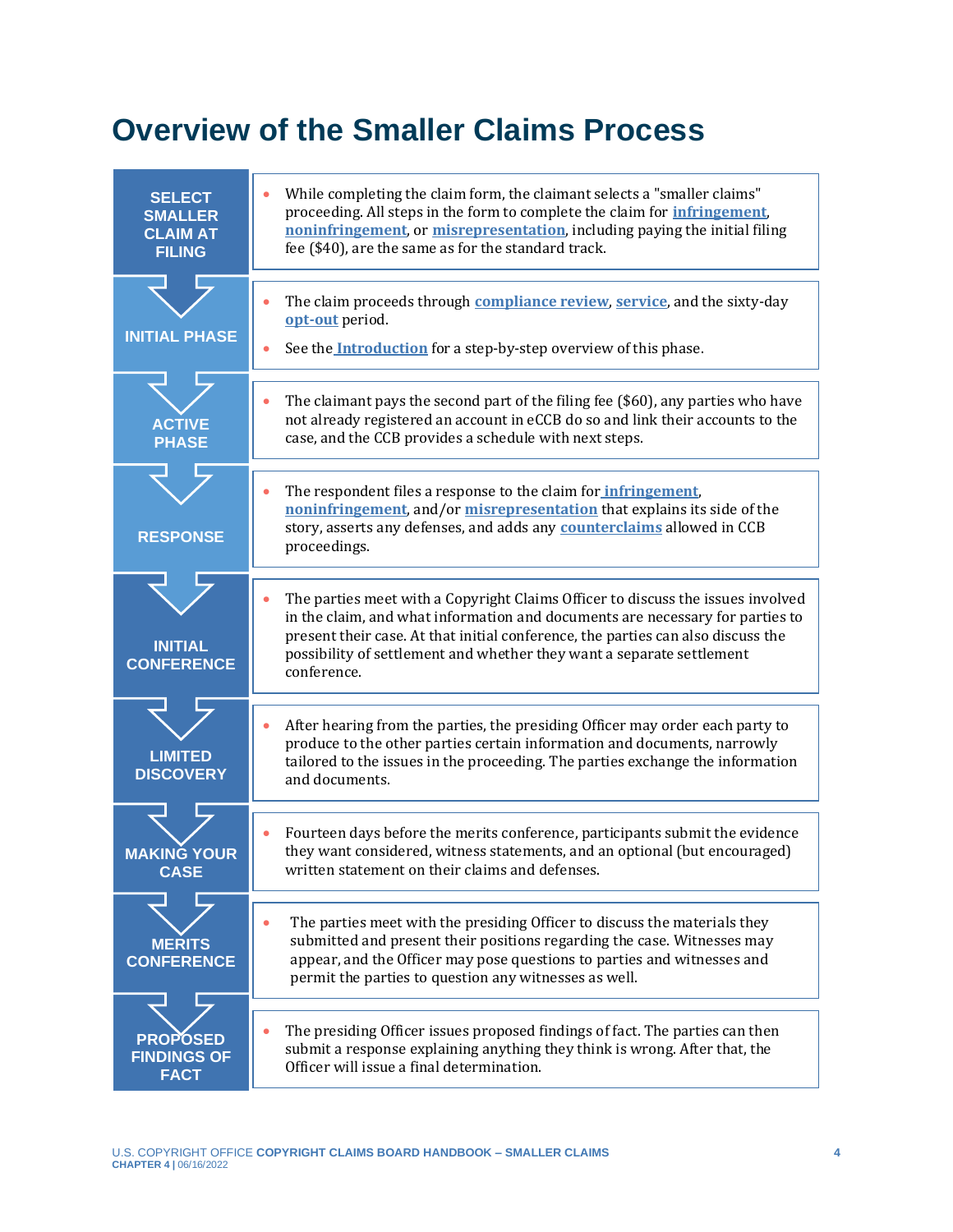# <span id="page-4-0"></span>**Preparing a Smaller Claim**

The process for filing a claim is the same regardless of whether you are choosing a standard proceeding or the smaller claims track. The material you will need to gather or consider before filing a claim is also the same. For more information on filing claims before the CCB, see **[Starting an Infringement Claim](https://ccb.gov/handbook/Infringement-Claim.pdf)**, **[Starting a Misrepresentation Claim](https://ccb.gov/handbook/Misrepresentation-Claim.pdf)**, or **[Starting a Noninfringement Claim](https://ccb.gov/handbook/NonInfringement-Claim.pdf)**.

However, there are three areas in the claim form that will require special attention if you want to bring a smaller claim:

• **Select "yes" to a smaller claim**. The first question on the claim form will ask you if you would like your claim to proceed as a smaller claim. You need to select yes here if you want the smaller claims track. After you have entered the information identifying the parties, you will be asked to confirm your selection. You will also have an opportunity to review your claim before filing and, if desired, switch your answer.

**NOTE: Once you have served your initial notice and claim on any other parties, you cannot change your choice of a standard or smaller claims track.** If you change your mind and want to switch the type of track before serving the claim on the other parties, you must request an updated initial notice so that you can serve the new initial notice on the respondent.

- **When asked in the claim form to describe the harm caused and your requested monetary relief, be sure to ask for no more than \$5,000**. After you submit your claim, a CCB staff attorney will review it to make sure it complies with the applicable law and regulations. If you ask for more than \$5,000, but also request a smaller claims proceeding, the processing of your claim may be delayed for clarification.
- **Provide any documentation or evidence that you want to use when making your case.** One benefit of a smaller claims proceeding is that discovery will be limited to what the parties can show is still needed for your particular case. The more information and documents you provide now, the less (if any) that will be needed in the discovery phase.

## <span id="page-4-1"></span>**After You Submit a Smaller Claim**

The immediate steps after submitting a smaller claim are the same as in a standard proceeding.

After you submit a smaller claim, a CCB staff attorney will review whether it is appropriate for the CCB. This involves checking to see if your claim complies with the relevant laws and the CCB's rules and gives the respondent enough information to respond. For more information, see the **[Compliance](https://ccb.gov/handbook/Compliance.pdf)** chapter.

If your claim is compliant, the CCB will clear you for service, meaning that you will need to formally give the claim and initial notice documents to each respondent. For more information, see the **[Service](https://ccb.gov/handbook/Service.pdf)** chapter.

After the claimant completes service, the respondent has sixty days to decide whether to participate in or to opt out of the proceeding. For more information, see the **[Opting Out](https://ccb.gov/handbook/Opting-Out.pdf)** chapter.

After the sixty-day opt-out period has passed, if at least one respondent has not opted out, the proceeding moves into the active phase.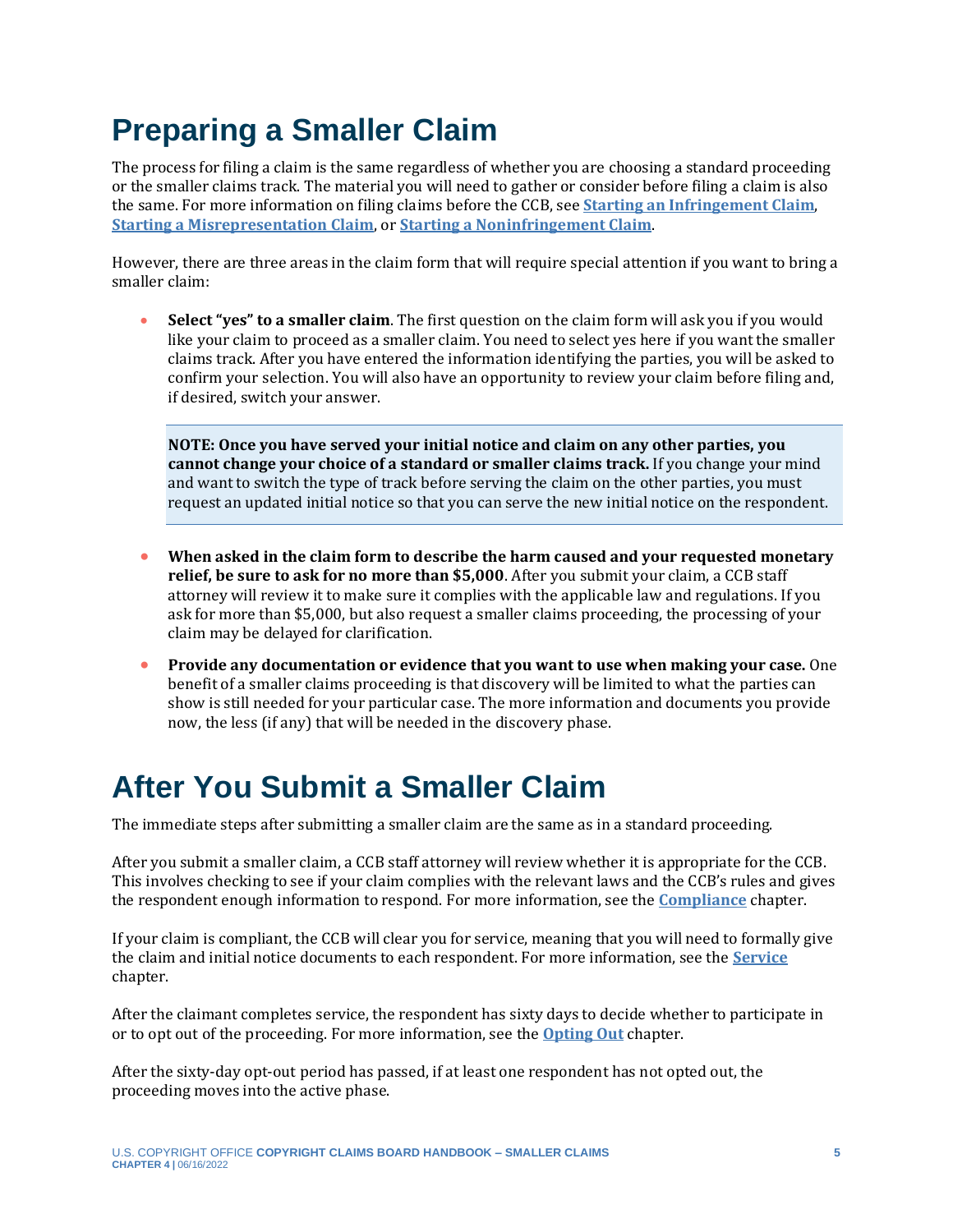## <span id="page-5-0"></span>**The Active Phase**

### **Initial Order and Schedule**

Once a proceeding becomes active, the CCB will issue an order directing (1) the claimant to pay the additional filing fee of \$60 and (2) any participants who haven't yet registered for eCCB to do so and to link their eCCB account with the case within fourteen days of the date of the order. For more information on the initial order, please see the **[Active Phase](https://ccb.gov/handbook/Active-Phase.pdf)** chapter. The CCB will then issue a schedule that sets out the next steps for the proceeding and includes key dates and deadlines.

#### **Response**

The first deadline in the schedule is normally for the respondent to file a response. The response can dispute facts, provide any defenses, and include relevant evidence or documents. Similar to the claim, if you are a respondent, the more relevant information and documents you provide now, the less (if any) will be needed in discovery. The process for filing a response in a smaller claims proceeding is the same as in a standard proceeding. For more information, see the chapters on Responding to an **[Infringement](https://ccb.gov/handbook/Response-Infringement.pdf)**, **[Noninfringement](https://ccb.gov/handbook/Response-Noninfringement.pdf)**, or **[Misrepresentation](https://ccb.gov/handbook/Response-Misrepresentation.pdf)** claim.

The respondent will also be given the opportunity to file counterclaims at this time. If the smaller claims track has been chosen by the claimant, the respondent must limit the monetary relief sought in the counterclaims to no more than \$5,000. **If you are a respondent in a smaller claims proceeding and you do not want the monetary relief on your counterclaims limited to \$5,000, you can file a claim in a separate CCB proceeding.**

#### **Initial Conference**

After the respondent files a response, the presiding Officer will conduct an initial conference with the parties. The conference is held virtually, either online or by telephone.

In the initial conference, the Officer will explain the steps of a smaller claims proceeding. The Officer will ask the parties to discuss their claims as well as any defenses and counterclaims. This conference gives you an opportunity to explain your positions on the legal and factual issues of the case.

The initial conference is also your opportunity to inform the Officer about any documents and evidence you may need from the other side to prove your side.

**EXAMPLE:** In an infringement case, the respondent may claim they had permission to use the work. A party, or the Officer, may ask the parties to exchange with each other any agreement or communications showing that permission was or was not given.

After considering any evidence filed with the claim and response, and what the parties said in the conference, the Officer will decide whether they need to share additional documents or information with each other.

The Officer may also ask the parties if they wish to discuss the possibility of settlement, and may propose a separate conference to facilitate settlement. A settlement conference will be scheduled if all parties agree and will be held by a different Copyright Claims Officer than the presiding Officer of your case.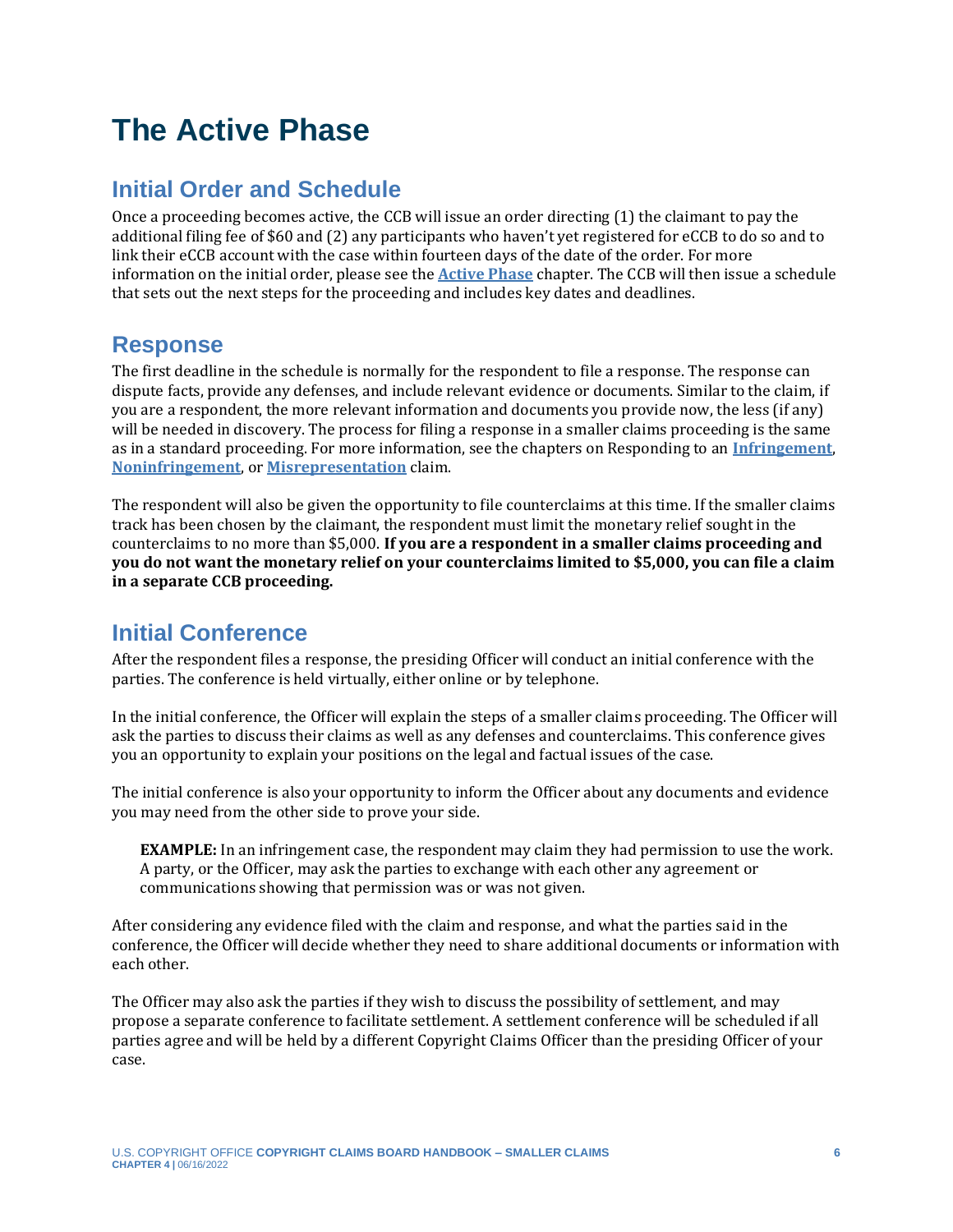#### **Discovery**

Discovery in a smaller claims proceeding only occurs if it is required by the Officer.

Any request for the production of information or documents that the Officer orders will:

- be narrowly tailored to the issues in the proceeding;
- be highly likely to lead to the production of evidence related to key issues; and
- ensure that the order will not result in an undue burden on any party.

The parties must serve any documents or evidence that responds to the discovery order on all other parties by a date set by the Officer. The typical method of service of discovery materials is by email, unless the parties agree otherwise or the format of the evidence makes email service impossible.

You can ask for discovery at the pre-discovery conference or, if you realize after the conference that you have a need for discovery, you can file a request through eCCB. You should be very specific about what you need and why. The other parties have fourteen days to respond to your request on eCCB.

If you have a dispute with the other party about discovery and you need a conference to resolve it, you can submit a request to the Officer through the eCCB system. You should give details about what discovery was not provided and why the failure to provide it does not follow the Officer's order. Any party opposing that request may respond within fourteen days. The Officer may hold a conference to discuss the issue before arriving at a decision.

If you are going to file a request for more discovery or a request regarding a discovery dispute, you should see if the other parties agree to provide the additional information or documents before filing the request. If you and the other parties cannot reach an agreement, you may ask if the other parties agree to have a conference with the Officer to resolve the disagreement. In each situation, you should note that consent when you make your request (or mention your attempt to contact the other side or their disagreement).

### **Preparing for the Merits Conference**

After the discovery period is over, a merits conference is held so that the parties can fully present their positions in the case. Fourteen days before the merits conference, the parties should submit the following items through eCCB:

- The **evidence** they want the Officer to consider when making the determination along with any other evidence or specific information the Officer may have requested for the merits conference.
	- o **NOTE: You may only submit evidence the other parties have seen**, either because it was given to you by them, or because you gave it to them when you filed your claim or submitted your response during the discovery process.
- A **position statement** that provides your arguments regarding the claims, defenses, any counterclaims, and damages involved in the proceeding.
	- While this isn't required, it is your opportunity to explain the key facts and your position on how you believe the law should be applied to these facts.
- **Witness statements** from any individuals with personal knowledge of important facts of the case.
	- o **NOTE: Expert witness** testimony is not allowed and will be disregarded if submitted.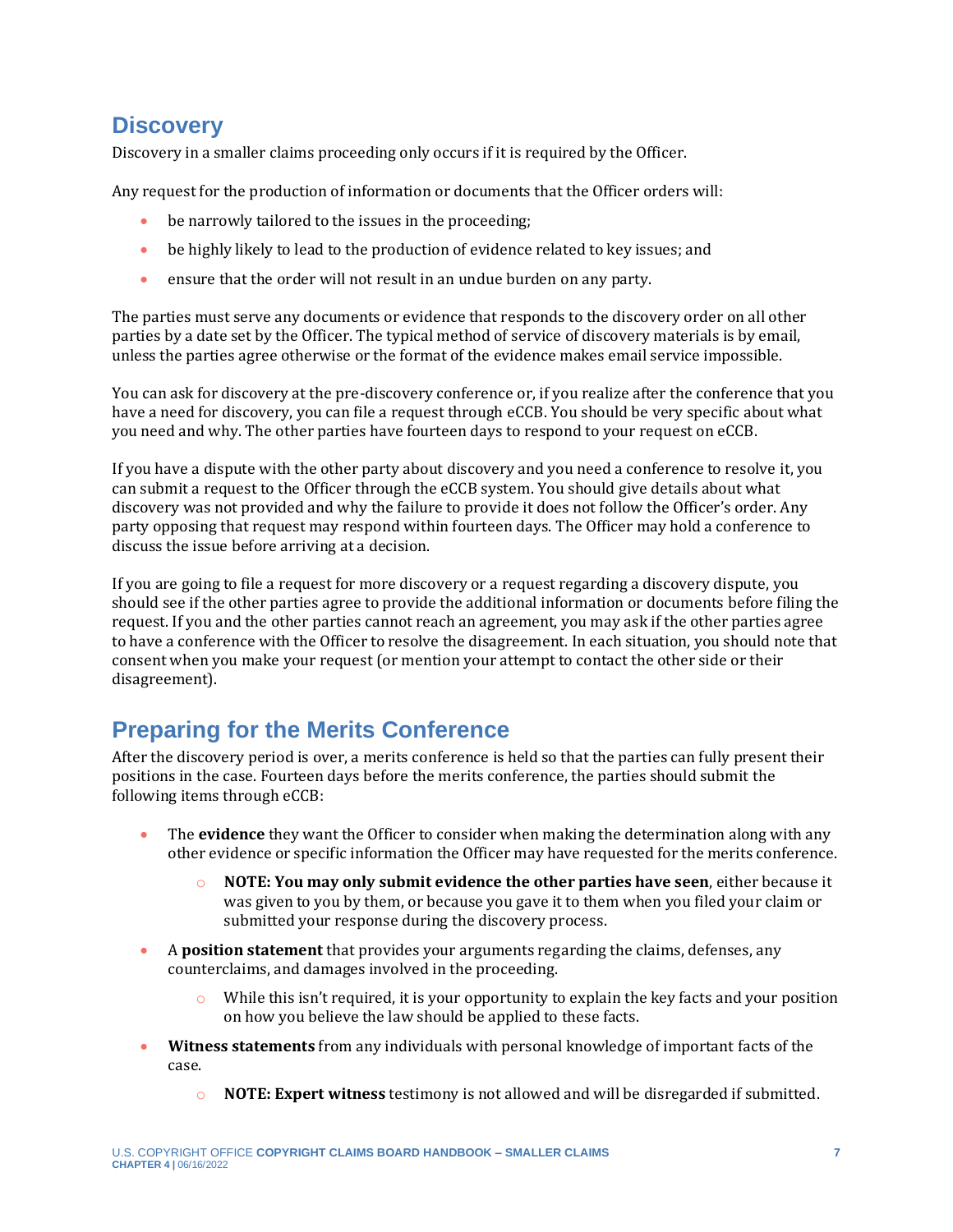#### **PREPARING A POSITION STATEMENT**

If you are submitting a position statement, it must be submitted in a specific format. It must:

- Have a caption at the top of the first page stating the names of the parties and the proceeding number, and noting that it is for the Copyright Claims Board;
- Be typed in 12-point type or larger;
- Be double-spaced, except for headings, footnotes, and block quotations, which can be singlespaced;
- **Be seven pages or less**;
- Identify the party submitting the position statement; and
- <span id="page-7-0"></span>• Have a typed or handwritten signature of the party, or their representative, who is submitting the statement.

#### **PREPARING A WITNESS STATEMENT**

A witness statement must contain only factual information, not legal argument. The information provided should be detailed and based on the personal knowledge of the witness about facts relevant to the claims, defenses, and counterclaims. The text of the witness statement must be organized in numbered paragraphs, as it makes it easier for the parties and the CCB to refer to them. In addition, the witness statement must say that the witness swears to its truth "**under [penalty of perjury](#page-10-0)**."

If you want to question another party's witness, you may submit a request that the witness attend the merits conference. This request must be submitted no later than seven days before the merits conference. The CCB cannot compel a third-party witness to appear, but may ask the other party to seek the voluntary appearance of a witness at your request.

When a witness attends a merits conference, you can ask the witness questions about the facts presented in their witness statement. If the witness does not attend the conference as requested, the presiding Officer **may still accept the witness statement as evidence**. However, the Officer may also take into account your inability to question the witness when considering how persuasive the witness statement is.

#### **Merits Conference**

At the merits conference, the presiding Officer and the parties will discuss the evidence and issues that the parties presented. Each party has an opportunity to address and respond to the evidence and other submissions provided by the parties. Parties and the Officer may ask witnesses questions about their testimony. The Officer may also question the parties.

It is important to provide all evidence you wish to use to support your positions to the other side before the end of discovery. The Officer may exclude any evidence you try to submit that wasn't provided to other parties when you submitted your claim or during the discovery process. It is also important that you give the other parties all information and documents that the Officer ordered you to produce, even if you don't plan to use them to prove your case or defenses. The Officer could find that material you were ordered to but did not produce was likely unfavorable to your position and therefore resolve certain facts against you.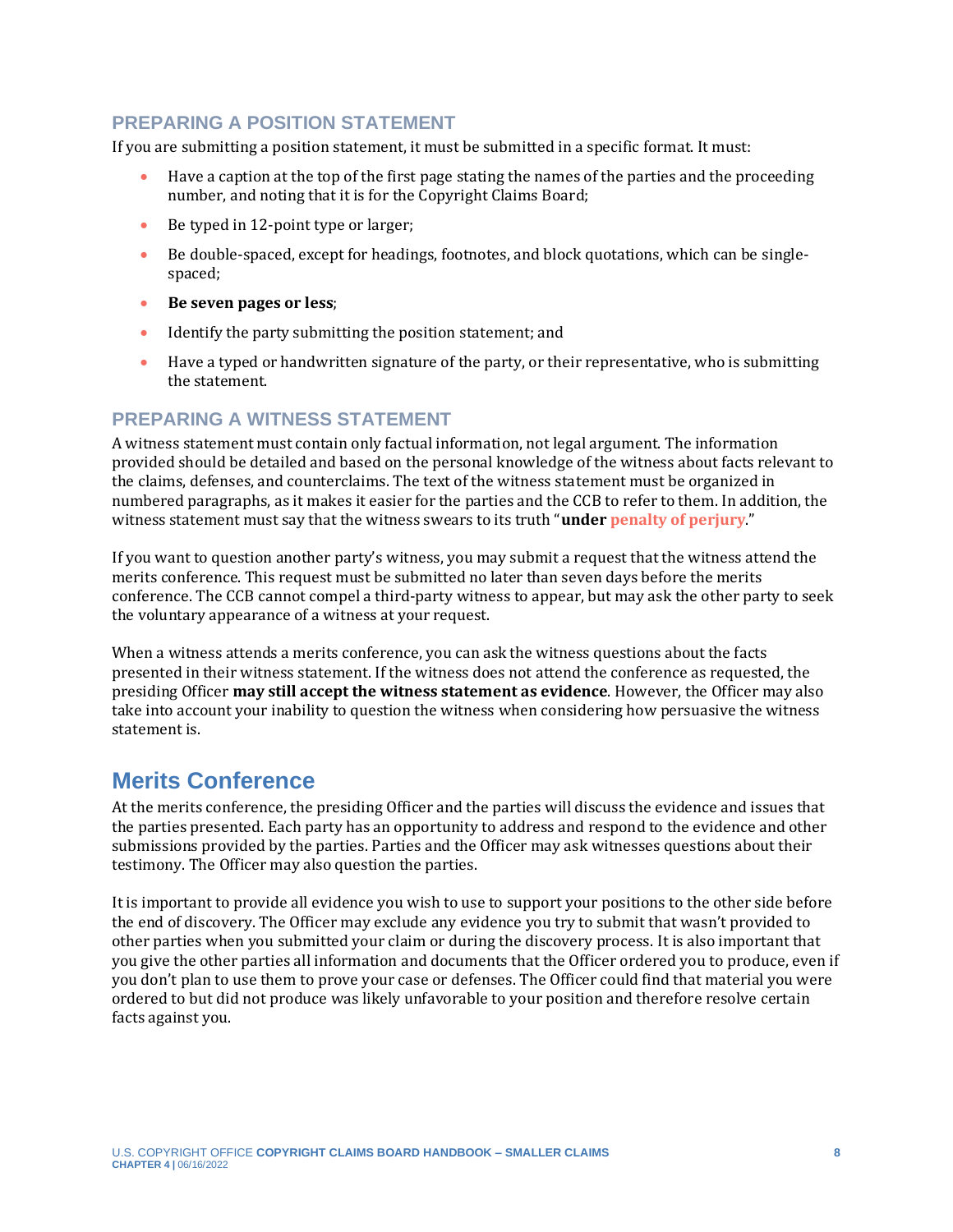The Officer may also schedule a separate conference to discuss what to do about any material you were supposed to exchange with the other side, but did not.

<span id="page-8-1"></span>**EXAMPLE:** Pat was ordered to provide certain emails in discovery, but failed to, and did not have an adequate excuse. The Officer may find that, in light of the circumstances, it would be fair to conclude the emails that Pat did not provide were unfavorable to Pat's position in the case. As a result, the Officer may decide the factual disputes at issue related to the missing evidence against Pat.

If you are responding to a claim or counterclaim, you may inform the Officer at or before the merits conference, including in your position statement, that you would agree to stop or **[mitigate](#page-10-0)** the alleged unlawful activity if you are found liable. The Officer cannot take your agreement into account when determining whether you are liable, but can consider it as supporting a smaller damages award if you lose the case.

#### **Proposed Findings of Fact**

The presiding Officer will take all evidence and arguments into consideration to prepare proposed **[findings of fact](#page-10-0)**. This document is shared with all parties through eCCB.

The parties then have twenty-one days to submit optional written responses to the proposed findings of fact. This is your last opportunity to persuade the presiding Officer to change, or keep, any of the proposed findings. Your response may not reference or attach evidence that was not previously filed, unless the presiding Officer permits you to do so. If you are given permission to reference or attach any additional evidence, the other parties will be allowed to respond to that new evidence in writing or during a conference.

A response to findings of fact must be submitted in a specific format. It must:

- Have a caption at the top of the first page stating the names of the parties and the proceeding number, and noting that it is for the Copyright Claims Board;
- Be typed in 12-point type or larger;
- Be double-spaced, except for headings, footnotes, and block quotations, which can be singlespaced;
- **Be five pages or less**;
- Identify the party submitting the response; and
- <span id="page-8-2"></span><span id="page-8-0"></span>• Have a typed or handwritten signature of the party, or their representative, who is submitting the response.

If you are seeking damages for an infringement claim or counterclaim, and if you haven't already, you must let the Officer know whether you are seeking **[actual damages](#page-10-0)** and the infringer's profits attributable to the infringement or **[statutory damages](#page-10-0)**.

If the Officer has additional questions or needs to discuss any issues with the parties after the responses are submitted, a conference may be arranged.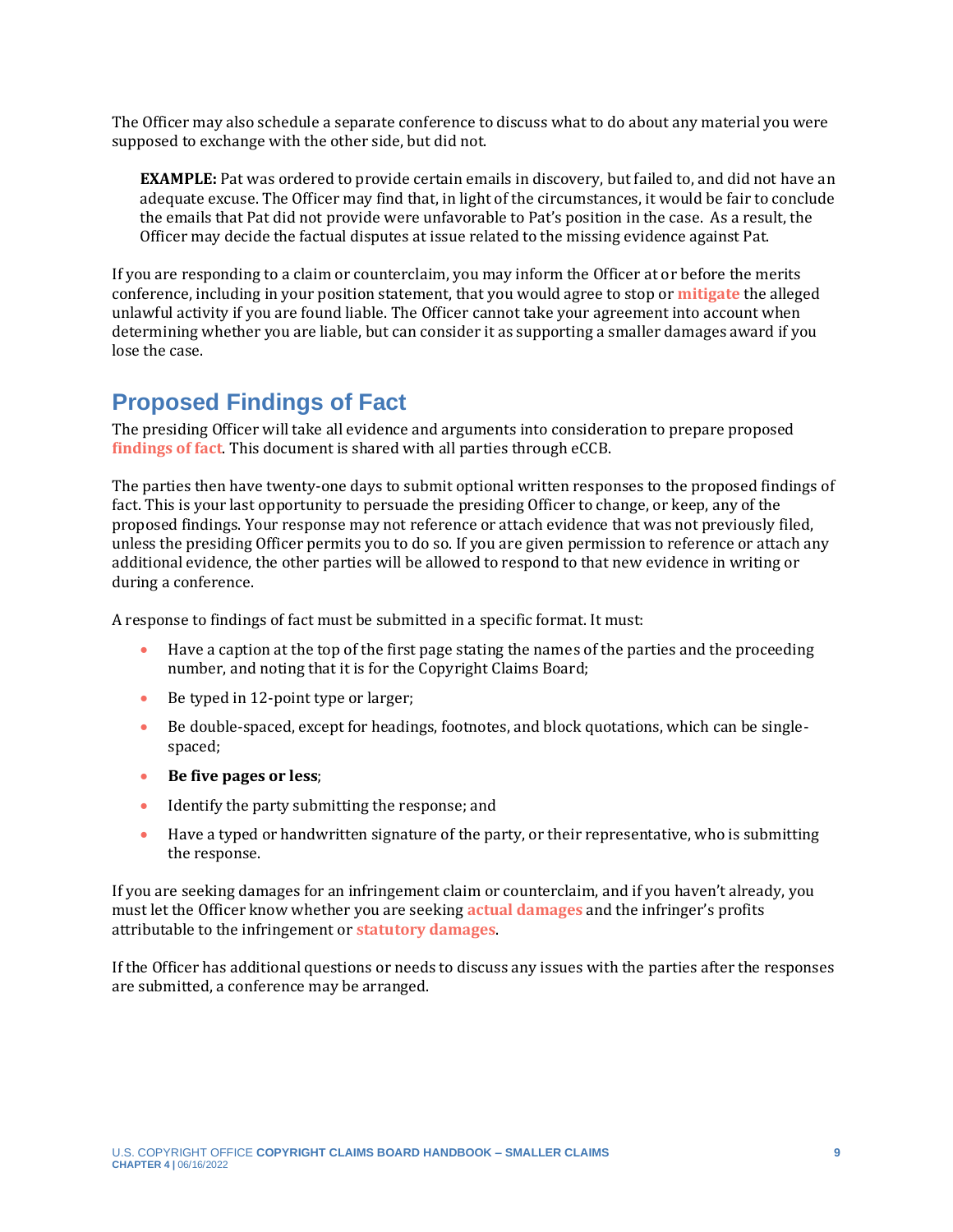# **Final Determination**

<span id="page-9-0"></span>The Officer will issue a final determination after considering any responses to the proposed findings of fact. A final determination is the CCB's ruling regarding who actually wins the case, along with any awards, giving reasons for its findings. This determination is **[binding](#page-10-0)** on the parties, but can be appealed or reviewed in certain circumstances. For more information on the review of a final determination see the **[About the Copyright Claims Board](https://ccb.gov/handbook/Introduction.pdf)** chapter.

# **Responding to a Smaller Claim**

When a smaller claim is served on you, you have the same choice that you would have in a standard proceeding: to respond to the claim or to opt out of the proceeding. Further information is available in the **[Responding to an Infringement Claim](https://ccb.gov/handbook/Response-Infringement.pdf)** and **[Opting Out](https://ccb.gov/handbook/Opting-Out.pdf)** chapters. Whatever you decide, you will use the same forms on eCCB as in a standard proceeding.

If you choose to participate, you may submit counterclaims against the claimant along with your response. The filing of counterclaims in a smaller claim proceeding is conducted with the same procedures and rules as counterclaims filed in a standard track proceeding. However, you cannot raise counterclaims in a smaller claim proceeding if you are seeking more than \$5,000 in damages. Any counterclaim that you submit will go through the same compliance review process as the initial claims.

**NOTE:** If you wish to raise a counterclaim for more than \$5,000, you may pursue that counterclaim as a claim of your own, either in a standard proceeding before the CCB or, potentially, in a lawsuit in federal court.

As with the claimant when they file a claim, if you are a respondent, the more relevant information and documents you provide now, whether you are just responding to a claim or also filing counterclaims, the less you may have to provide in discovery. Your response should include any relevant information and documents you believe the Officer would need in order to reach a determination on any defense or counterclaim that you raise.